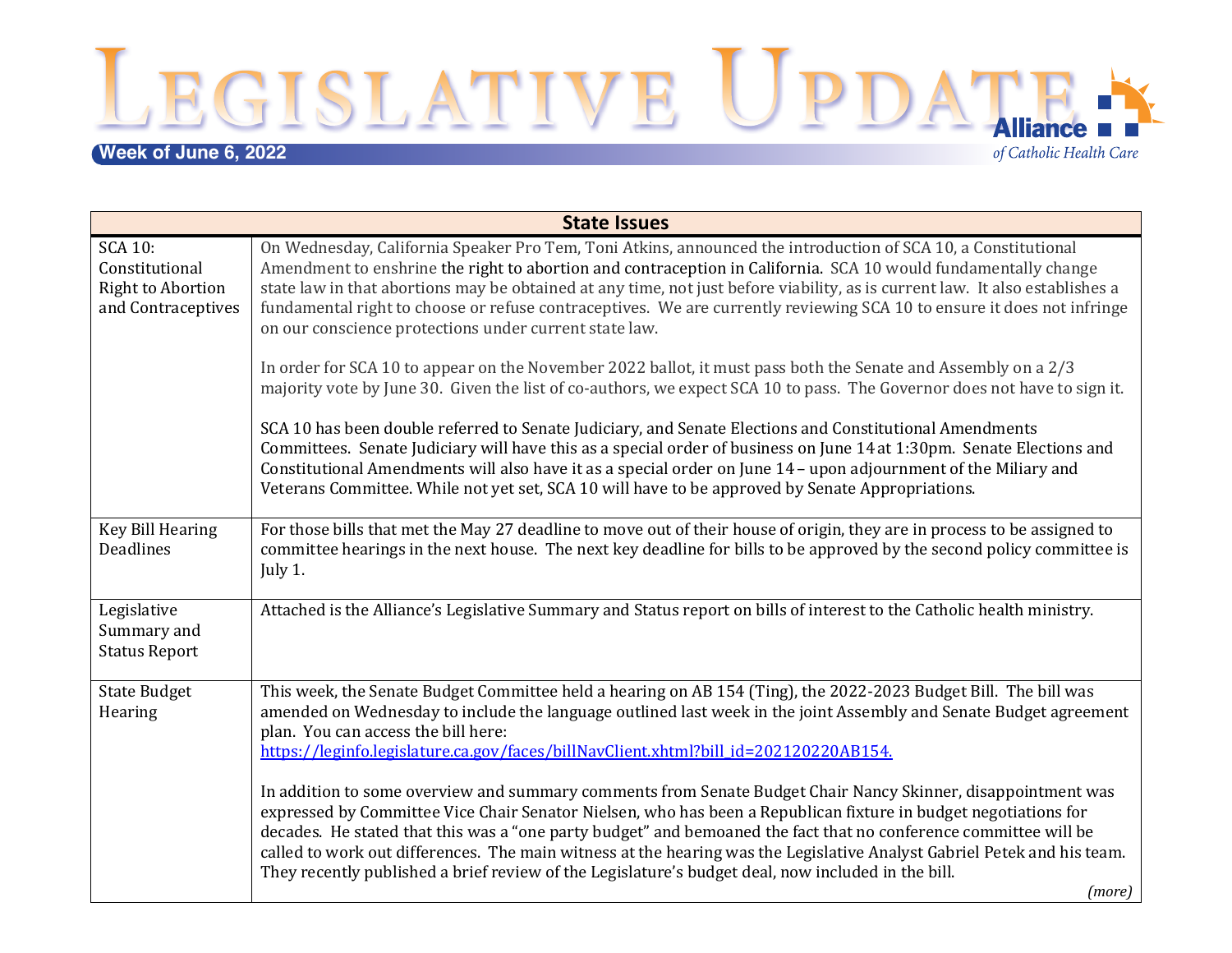| <b>State Budget</b><br>Hearing<br>(continued) | You can access that brief analysis here: https://lao.ca.gov/handouts/state admin/2022/Budget-Package-Overview-<br>060922.pdf.                                                                                                                                                                                                                                                                                                                                                                                                                                                                                                                             |
|-----------------------------------------------|-----------------------------------------------------------------------------------------------------------------------------------------------------------------------------------------------------------------------------------------------------------------------------------------------------------------------------------------------------------------------------------------------------------------------------------------------------------------------------------------------------------------------------------------------------------------------------------------------------------------------------------------------------------|
|                                               | Per the Legislative Analyst Office, the Legislature's proposed budget agreement addresses state appropriations limit<br>requirements for 2022-23; provides \$28.2 billion in general purpose reserves for 2022-23; and includes \$9.5 billion in<br>constitutionally required reserves for schools and community colleges. The report focuses mostly on the differences<br>between the Governor's May Revise proposal and the Legislature's package.                                                                                                                                                                                                      |
|                                               | Schools and Community Colleges. Provides the same overall funding increase for schools and colleges but<br>$\blacksquare$<br>designates more ongoing and one-time funding for discretionary purposes<br>Tax Relief and Cash Assistance. Rejects Governor's transportation-related relief proposals and instead provides<br>$\blacksquare$<br>tax rebates of \$200 per taxpayer and dependent for those with incomes below \$125,000 (\$250,000 for joint filers)                                                                                                                                                                                          |
|                                               | and one-time cash assistance to SSI/SSP recipients and CalWORKs families.<br><b>Climate Change</b> . Provides the same overall funding as several of the Governor's climate change-related packages—<br>$\blacksquare$<br>including drought, energy, zero-emission vehicles, and wildfire-but does not yet specify specific allocations across<br>categories or activities.                                                                                                                                                                                                                                                                               |
|                                               | Housing and Homelessness. Provides significant additional funding for affordable housing development,<br>$\blacksquare$<br>establishes a new homeownership program, and provides additional discretionary funding for homelessness<br>services at the local level over multiple fiscal years.                                                                                                                                                                                                                                                                                                                                                             |
|                                               | Higher Education and Financial Aid. Begins providing larger ongoing base increases and funding higher<br>$\blacksquare$<br>enrollment growth at the universities. Provides more funding for student housing. Provides larger augmentations<br>for student financial aid grants.                                                                                                                                                                                                                                                                                                                                                                           |
|                                               | Health and Developmental Services. Accelerates implementation of developmental services rate study; provides<br>additional funding for health workforce development; and defers action on, but sets aside funding for, a number of<br>the Governor's major health-related budget proposals, most notably the hospital and nursing facility retention<br>payments proposal.                                                                                                                                                                                                                                                                                |
|                                               | Senator Skinner indicated that the Senate is likely to take up the Budget bill on Monday afternoon (June 13). The bill<br>would then move back to the Assembly for a concurrence vote, which is expected before the June 15 deadline.<br>Negotiations on the budget will continue, and they will pass "budget bill juniors" and budget trailer bills to reflect those<br>negotiations throughout the summer. There are several big issues left to address, including distribution of the "local"<br>budget requests members have asked for, the policy issues surrounding hospital retention payments, and Care Courts<br>among other contentious issues. |

For more information, please contact Lori Dangberg at 1215 K Street, Suite 2000 · Sacramento, CA 95814 Direct line: 916.552.2633 or e-mail: *dangberg@thealliance.net*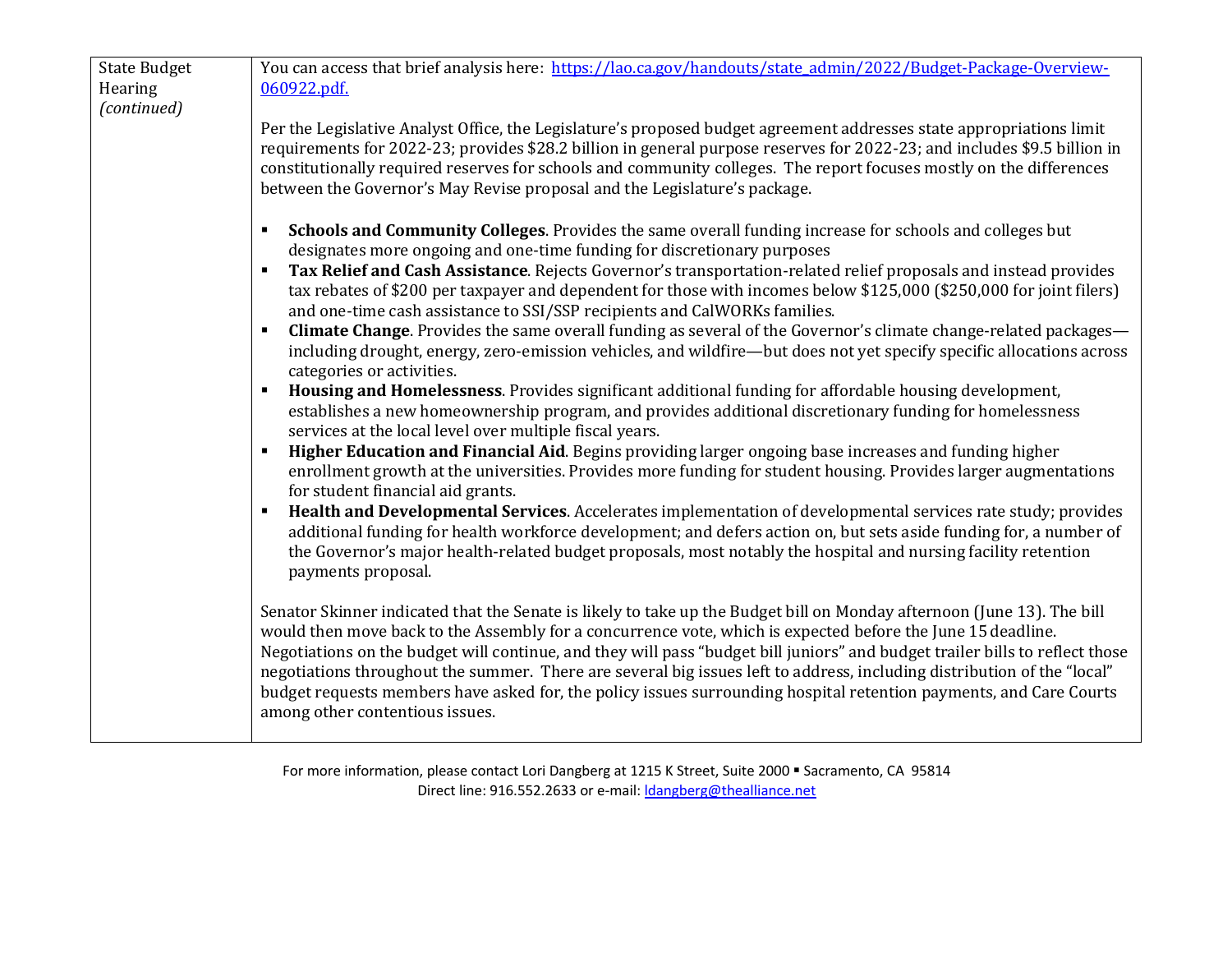**Access**

# **[AB 4](https://ctweb.capitoltrack.com/public/publishbillinfo.aspx?bi=KFYvdnrQA6jwmrfrltwrGrrFnSkRokeQ%2FM0ZywFJQAneFJv%2BL9bnd1kPGDvpRuAa) [\(Arambula](https://a31.asmdc.org/) D) Medi-Cal: eligibility.**

**Location:** 8/27/2021-S. 2 YEAR

**Summary:** Would, effective January 1, 2022, extend eligibility for full scope Medi-Cal benefits to anyone regardless of age, and who is otherwise eligible for those benefits but for their immigration status, pursuant to an eligibility and enrollment plan. The bill would delete the specified provisions regarding individuals who are under 25 years of age or 65 years of age or older and delaying implementation until the director makes the determination described above. The bill would require the eligibility and enrollment plan to ensure that an individual maintains continuity of care with respect to their primary care provider, as prescribed, would provide that an individual is not limited in their ability to select a different health care provider or Medi-Cal managed care health plan, and would require the department to provide monthly updates to the appropriate policy and fiscal committees of the Legislature on the status of the implementation of these provisions

#### **Position**

Support

# **[AB 32](https://ctweb.capitoltrack.com/public/publishbillinfo.aspx?bi=0t9Iy%2FDTsh3uhPPaP7nN4QGwXxcrKJaSU%2FCFlMIgdjHlVpWBWWvl7svuvkAHFERM) [\(Aguiar-Curry](https://a04.asmdc.org/) D) Telehealth.**

**Location:** 7/14/2021-S. 2 YEAR

**Summary:** Current law requires a health care service plan contract or health insurance policy issued, amended, or renewed on or after January 1, 2021, to specify that coverage is provided for health care services appropriately delivered through telehealth on the same basis and to the same extent as inperson diagnosis, consultation, or treatment. Current law exempts Medi-Cal managed care plans that contract with the State Department of Health Care Services under the Medi-Cal program from these provisions, and generally exempts county organized health systems that provide services under the Medi-Cal program from Knox-Keene. This bill would delete the above-described references to contracts issued, amended, or renewed on or after January 1, 2021, would require these provisions to apply to the plan or insurer's contracted entity, as specified, and would delete the exemption for Medi-Cal managed care plans.

# **Position**

Support

# **[AB 1878](https://ctweb.capitoltrack.com/public/publishbillinfo.aspx?bi=GAMwRI5IoJT9WrHL5n%2Bkp8Pl3Ngx9zMETe4nirjfzmmf5Z9HlGltw8x1zpAGdnog) [\(Wood](https://a02.asmdc.org/) D) California Health Benefit Exchange: affordability assistance.**

**Location:** 6/8/2022-S. HEALTH

**Summary:** Current law requires the California Health Benefit Exchange, in consultation with stakeholders and the Legislature, to develop options for providing cost-sharing reduction subsidies to reduce cost sharing for low- and middle-income Californians, and requires the Exchange to report the developed options on or before January 1, 2022. Current law requires the options to include, among other things, options for all Covered California enrollees with income up to 400 percent of the federal poverty level to reduce cost sharing, including copays, deductibles, coinsurance, and maximum out-ofpocket costs. This bill would require the Exchange to implement those options for providing health care affordability assistance. The bill would require the affordability assistance to reduce cost sharing, including copays, coinsurance, and maximum out-of-pocket costs, and to eliminate deductibles for all benefits. The bill would specify the actuarial value of cost-sharing assistance based on the income level of an enrollee, and would require the Exchange to adopt standard benefit designs consistent with these specifications.

# **Position**

Support

# **[AB 2530](https://ctweb.capitoltrack.com/public/publishbillinfo.aspx?bi=VZsIuBPqenTBa%2FAc3wVOCMIwATlWsmbaNDO%2FSiWq%2FJG9imXKa8XljxIk1SGFNkvV) [\(Wood](https://a02.asmdc.org/) D) California Health Benefit Exchange: financial assistance.**

#### **Location:** 6/1/2022-S. HEALTH

**Summary:** This bill, upon appropriation by the Legislature, would require the California Health Benefit Exchange (Exchange) to administer a program of financial assistance to help Californians obtain and maintain health benefits through the Exchange if they lose employer-provided health care coverage as a result of a labor dispute. Under the bill, an individual who has lost minimum essential coverage from an employer or joint labor management trust fund as a result of a strike, lockout, or other labor dispute would receive the same premium assistance and cost-sharing reductions as an individual with a household income of 133% of the federal poverty level, and would also not pay a deductible for any covered benefit.

# **Position**

Support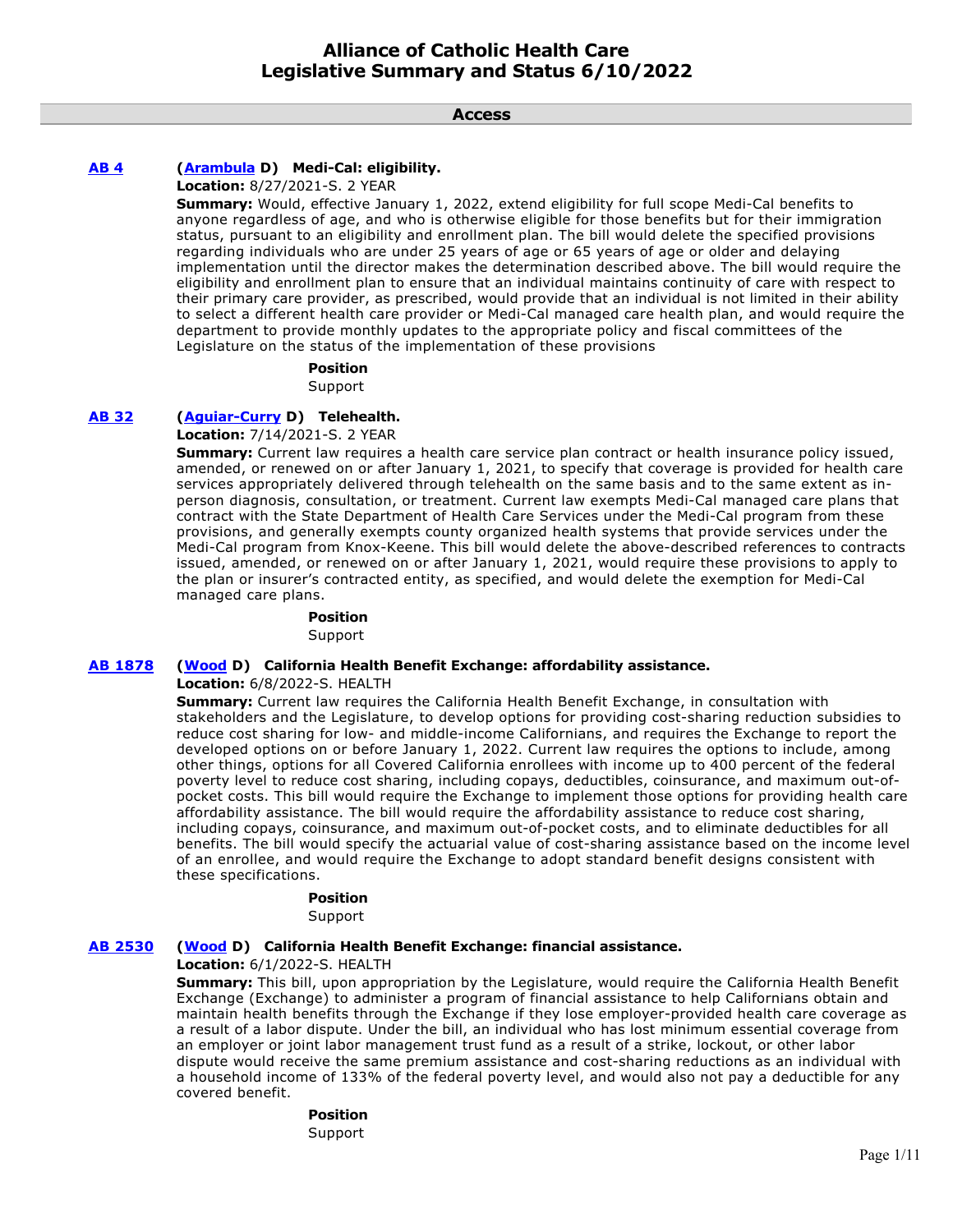# **[SB 56](https://ctweb.capitoltrack.com/public/publishbillinfo.aspx?bi=IHVUG%2FNRNIfXwOxiI9YqyDGCwMPVuHR9m0HdI%2BzVhapXlwnjfJdZucyWxXUdHS%2Fj) [\(Durazo](http://sd24.senate.ca.gov/) D) Medi-Cal: eligibility.**

# **Location:** 8/27/2021-A. 2 YEAR

**Summary:** Current law provides that Medi-Cal benefits for individuals who are 65 years of age or older, and who do not have satisfactory immigration statuses or are unable to establish satisfactory immigration statuses, will be prioritized in the Budget Act for the upcoming fiscal year if the Department of Finance projects a positive ending balance in the Special Fund for Economic Uncertainties for the upcoming fiscal year and each of the ensuing 3 fiscal years that exceeds the cost of providing those individuals with full-scope Medi-Cal benefits. This bill would, subject to an appropriation by the Legislature, and effective July 1, 2022, extend eligibility for full-scope Medi-Cal benefits to individuals who are 60 years of age or older, and who are otherwise eligible for those benefits but for their immigration status.

### **Position**

Support

# **[SB 944](https://ctweb.capitoltrack.com/public/publishbillinfo.aspx?bi=%2FzsZ5QTVs4wbwvbps%2Bp9YvPLd%2FwNRw0N4vUPcLf3yiJKWQ2NrzEMrMKckOYf9OuF) [\(Pan](http://sd06.senate.ca.gov/) D) California Health Benefit Exchange: affordability assistance.**

**Location:** 5/27/2022-A. HEALTH

**Calendar:** 6/28/2022 1:30 p.m. - 1021 O Street, Room 1100 ASSEMBLY HEALTH, WOOD, Chair **Summary:** Current law requires the California Health Benefit Exchange, in consultation with stakeholders and the Legislature, to develop options for providing cost-sharing reduction subsidies to reduce cost sharing for low- and middle-income Californians, and requires the Exchange to report the developed options on or before January 1, 2022. Current law requires the options to include, among other things, options for all Covered California enrollees with income up to 400 percent of the federal poverty level to reduce cost sharing, including copays, deductibles, coinsurance, and maximum out-ofpocket costs. This bill would require the Exchange to implement those options for providing health care affordability assistance. The bill would require the affordability assistance to reduce cost-sharing, including copays, coinsurance, and maximum out-of-pocket costs, and to eliminate deductibles for all benefits.

# **Position**

Support

# **COVID Related**

# **[AB 1105](https://ctweb.capitoltrack.com/public/publishbillinfo.aspx?bi=hiMHI%2FFzRHqLRQcFntn%2B%2FNvArtAVnjMKOUrA1hSavVJ64vRkYFefMgHJl1S1m5oV) [\(Rodriguez](https://a52.asmdc.org/) D) Hospital workers: COVID-19 testing.**

**Location:** 8/27/2021-S. 2 YEAR

**Summary:** Current law sets forth safety and health requirements for employers and employees. Current law requires a public or private employer of workers in a general acute care hospital, as defined, to supply personal protective equipment, as defined, to employees who provide direct patient care or who provide services that directly support patient care. Current law provides that, except where another penalty is specifically provided, every employer and every officer, management official, or supervisor having direction, management, control, or custody of any employment, place of employment, or of any other employee, who repeatedly violates any standard, order, or special order, or any provision of specified employment safety laws so that such repeated violation creates a real and apparent hazard to employees is guilty of a misdemeanor. This bill would require the employer to supply personal protective equipment to an employee, regardless of whether or not the employee has received a vaccination for COVID-19. This bill would also require a public or private employer of workers in a general acute care hospital to develop and implement a program to offer weekly COVID-19 screening testing for health care personnel, as defined.

#### **Position**

Oppose Unless Amend

# **[SB 637](https://ctweb.capitoltrack.com/public/publishbillinfo.aspx?bi=jty8Oh9%2FB4LwUwfxVBDg2GE8TVcQ8Dq2QDUBofHA3ZtTvmLyiZ6pbei5GkqYnutQ) [\(Newman](https://sd29.senate.ca.gov/) D) Health facility reporting: staffing.**

**Location:** 9/10/2021-A. 2 YEAR

**Summary:** Current law provides for the licensure and regulation of certain health facilities, including general acute care hospitals, by the State Department of Public Health. This bill would require a general acute care hospital to report specified information to the department on a form and schedule determined by the department, and would require the department to publicly post the information on a weekly basis during any health-related state of emergency in California proclaimed by the President of the United States or by the Governor, and on a monthly basis at all other times. The bill would require that the reports contain information on staffing, including, until January 1, 2025, or the end of the declared COVID-19 emergency, whichever comes first, on matters relating to COVID-19 cases.

#### **Position**  Oppose Unless Amend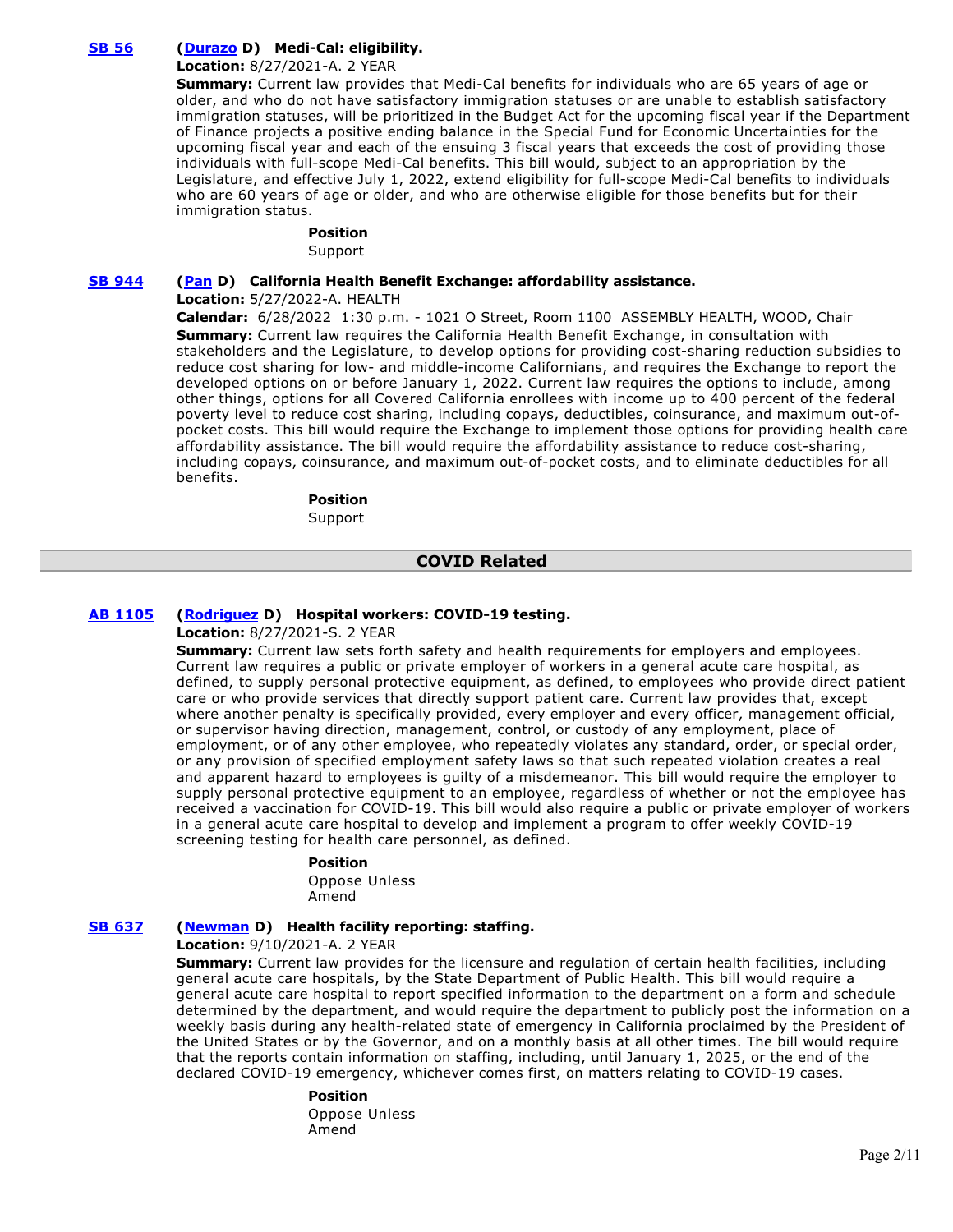# **[AB 1852](https://ctweb.capitoltrack.com/public/publishbillinfo.aspx?bi=qualm%2FeNgpyo4JVNTWrO8T9CvcoE02PfTRNruTZu1vEziksjmt5ztJjoFdLRH3zD) [\(Patterson](https://ad23.asmrc.org/) R) Health facilities: automated drug delivery systems.**

**Location:** 6/1/2022-S. APPR.

**Summary:** Current law authorizes the use of automated drug delivery systems, as defined, for pharmacy services in nursing, skilled nursing, and intermediate care facilities. This bill would add licensed hospice facilities to the list of facilities authorized to use an automated drug delivery system, and would expressly include an automated unit dose system within the definition of an automated drug delivery system. By expanding the scope of a crime, this bill would impose a state-mandated local program.

# **Position**

Watch

# **[AB 2288](https://ctweb.capitoltrack.com/public/publishbillinfo.aspx?bi=8c%2FVel10Jx83p5eIMZPHKV8DGDS1Sz6uWw6AVtQYGCxcUPvvWBLXATEKpde3pwAP) [\(Choi](https://ad68.asmrc.org/) R) Advance health care directives: mental health treatment.**

### **Location:** 6/9/2022-A. ENROLLMENT

**Summary:** Current law authorizes a written advance health care directive to include the individual's nomination of a conservator of the person or estate or both, or a guardian of the person or estate or both, for consideration if protective proceedings for the individual's person or estate are thereafter commenced. Current law also authorizes an adult having capacity to execute a power of attorney for health care to authorize an agent to make health care decisions for the principal, and authorizes the power of attorney to include individual health care instructions. Current law authorizes the principal in a power of attorney for health care to grant authority to make decisions relating to the personal care of the principal, including, but not limited to, determining where the principal will live, providing meals, or hiring household employees. Current law defines "health care decision" and "health care" for these purposes to mean any care, treatment, service, or procedure to maintain, diagnose, or otherwise affect a patient's physical or mental condition. This bill would clarify that health care decisions under those provisions include mental health mental health conditions. The bill would revise the statutory advance health care directive form to clarify that a person may include instructions relating to mental health conditions.

### **Position**  Watch

### **[AB 2338](https://ctweb.capitoltrack.com/public/publishbillinfo.aspx?bi=Ub8m8V4g1oocGgpChFB9sihH%2FmaIwllM7ISC2afdUyBBvuf4PvZaAQlpFci1laP1) [\(Gipson](https://a64.asmdc.org/) D) Health care decisions: decisionmakers and surrogates.**

**Location:** 6/1/2022-S. JUD.

**Summary:** Current law authorizes an adult having capacity to give an individual health care instruction and to designate a health care decisionmaker, including an agent designated in a power of attorney or a surrogate effective for a specified period of time, to make health care decisions on the person's behalf. Current law authorizes a patient to disqualify a person, including a family member, from acting as the patient's surrogate. This bill would authorize legally recognized health care decisionmakers, in an order of priority, to make health care decisions on a patient's behalf if the patient lacks the capacity to make a health care decision. If a patient does not have a legally recognized health care decisionmaker, the bill would specify individuals, in an order of priority, who may be chosen as a surrogate if the patient lacks the capacity to make a health care decision.

# **Position**

Oppose Unless Amend

# **Health Care Reform**

# **[AB 1130](https://ctweb.capitoltrack.com/public/publishbillinfo.aspx?bi=%2F4z9i3w3Ci6H9IC%2FhaF12B%2FZNVr8Dnz3doTjoBJ49C99Q647aqTNngzgXS1VHZrx) [\(Wood](https://a02.asmdc.org/) D) California Health Care Quality and Affordability Act.**

**Location:** 2/14/2022-S. HEALTH

**Summary:** Current law generally requires the State Department of Public Health to license, inspect, and regulate health facilities, including hospitals. Current law requires health facilities to meet specified cost and disclosure requirements, including maintaining an understandable written policy regarding discount payments and charity. This bill would establish, within Department of Health Care Access and Information (HCAI), the Office of Health Care Affordability to analyze the health care market for cost trends and drivers of spending, develop data-informed policies for lowering health care costs for consumers and purchasers, set and enforce cost targets, and create a state strategy for controlling the cost of health care and ensuring affordability for consumers and purchasers.

# **Position**

Oppose Unless Amend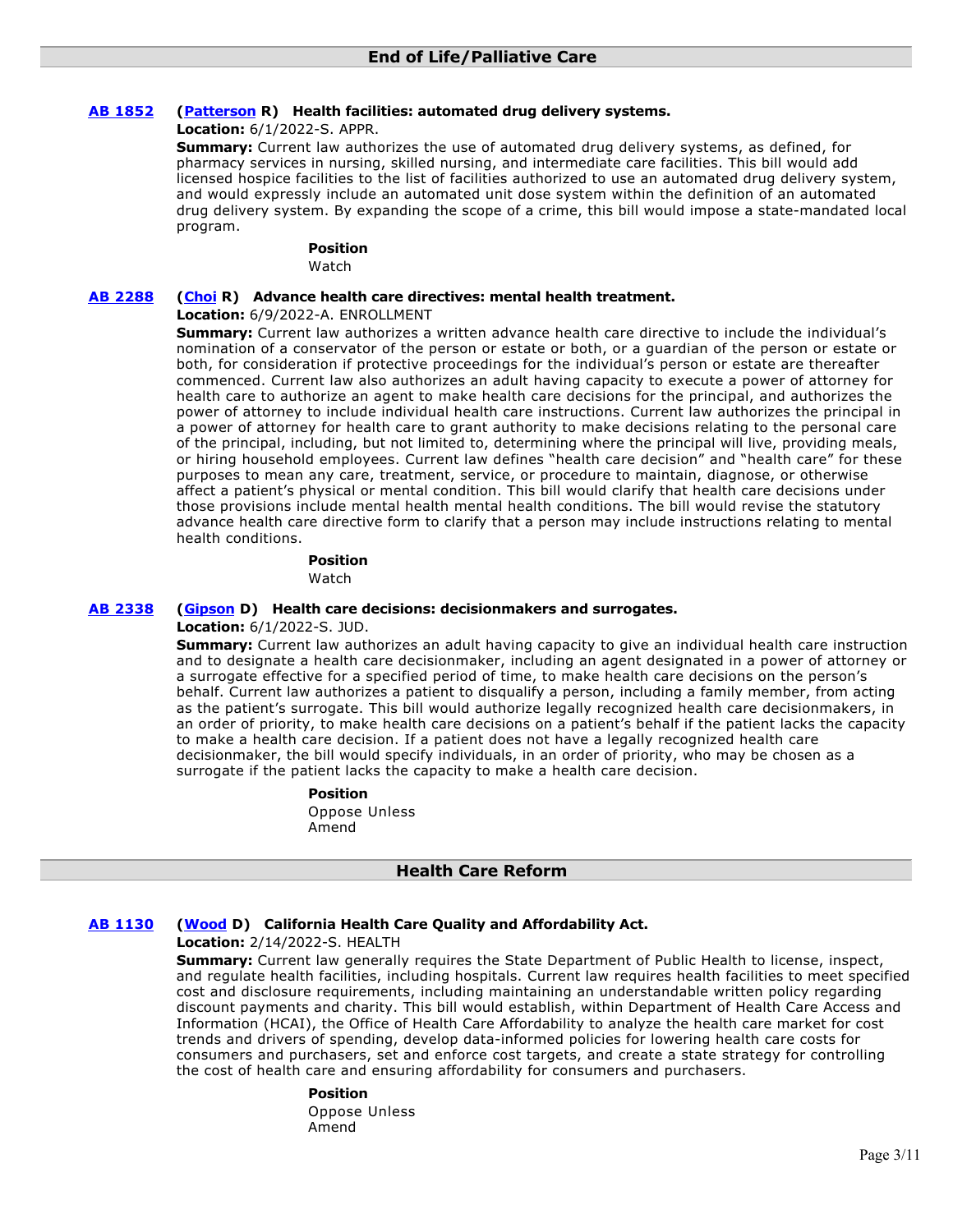# **[AB 35](https://ctweb.capitoltrack.com/public/publishbillinfo.aspx?bi=7Y0gKL9VlIU7ThSmQw%2FYv1jbhBJT%2FD8SYj2%2F91VOlPOLXgPlhuYR%2ByClgxoYCP8R) [\(Reyes](https://a47.asmdc.org/) D) Civil damages: medical malpractice.**

# **Location:** 5/23/2022-A. CHAPTERED

**Summary:** Current law, referred to as the Medical Injury Compensation Reform Act of 1975 (MICRA), prohibits an attorney from contracting for or collecting a contingency fee for representing any person seeking damages in connection with an action for injury or damage against a health care provider based upon alleged professional negligence in excess of specified limits. This bill would recast those provisions and base the amount of contingency fee that may be contracted for upon whether recovery is pursuant to settlement agreement and release of all claims executed before a civil complaint or demand for arbitration is filed, or pursuant to settlement, arbitration, or judgment after a civil complaint or demand for arbitration is filed, as specified. The bill would add and revise definitions for these purposes.

#### **Position**

**Support** 

# **[AB 1882](https://ctweb.capitoltrack.com/public/publishbillinfo.aspx?bi=VPXAvDj9pG%2FqwduV4rLG761q0j5l7nLqcVa9%2FuXBzFKRhN9Jnm5qbtXyicq%2B7zSQ) [\(Rivas, Robert](https://a30.asmdc.org/)  D) Hospitals: seismic safety.**

**Location:** 6/8/2022-S. APPR.

#### **Calendar:** 6/13/2022 #3 SENATE ASSEMBLY BILLS - SECOND READING FILE

**Summary:** The Alfred E. Alquist Hospital Facilities Seismic Safety Act of 1983 requires an owner of a general acute care inpatient hospital, no later than January 1, 2030, to either demolish, replace, or change to nonacute care use all hospital buildings not in substantial compliance with the regulations and standards developed pursuant to the act, or seismically retrofit all acute care inpatient hospital buildings so that they are in substantial compliance with those regulations and standards. Current law requires, within 60 days following the department's approval of a report relating to a general acute care hospital owner's plan to comply with those regulations and standards, a general acute hospital building owner to take specified actions, including informing the local office of emergency services or the equivalent agency, the Office of Emergency Services, and the department, of each building's expected earthquake performance. This bill would instead require general acute hospital building owners, commencing July 1, 2023, to take those actions annually until each of the hospital buildings owned by that owner are compliant with those regulations and standards.

# **Position**  Oppose Unless Amend

# **[AB 2080](https://ctweb.capitoltrack.com/public/publishbillinfo.aspx?bi=BrMjSa%2Fp%2B1el0x0mo99xnVN%2F4Zn67hWfXnFDoLyihAQ6jctZGFDaEIKaaRhMBJoG) [\(Wood](https://a02.asmdc.org/) D) Health Care Consolidation and Contracting Fairness Act of 2022.**

### **Location:** 6/8/2022-S. HEALTH

**Summary:** Current law provides for the regulation of health insurers by the Department of Insurance. Current law regulates contracts between health care service plans or health insurers and health care providers or health facilities, including requirements for reimbursement and the cost-sharing amount collected from an enrollee or insured. This bill, the Health Care Consolidation and Contracting Fairness Act of 2022, would prohibit a contract issued, amended, or renewed on or after January 1, 2023, between a health care service plan or health insurer and a health care provider or health facility from containing terms that, among other things, restrict the plan or insurer from steering an enrollee or insured to another provider or facility or require the plan or insurer to contract with other affiliated providers or facilities. The bill would authorize the appropriate regulating department to refer a plan's or insurer's contract to the Attorney General, and would authorize the Attorney General or state entity charged with reviewing health care market competition to review a health care practitioner's or health facility's entrance into a contract that contains specified terms.

#### **Position**

Oppose

# **[AB 2724](https://ctweb.capitoltrack.com/public/publishbillinfo.aspx?bi=87zZT%2BgcOhFNBkX00iCCDlRJesDpMdThi05DVxph1WMjt4wiQHTVchVtgdOI00s5) [\(Arambula](https://a31.asmdc.org/) D) Medi-Cal: alternate health care service plan.**

# **Location:** 6/8/2022-S. HEALTH

**Summary:** Current law establishes the Medi-Cal program, which is administered by the State Department of Health Care Services and under which qualified low-income individuals receive health care services through various delivery systems, including managed care pursuant to Medi-Cal managed care plan contracts. The Medi-Cal program is, in part, governed and funded by federal Medicaid program provisions. This bill would authorize the department to enter into one or more comprehensive risk contracts with an alternate health care service plan (AHCSP), as defined, to serve as a primary Medi-Cal managed care plan for specified eligible beneficiaries in geographic regions designated by the department. The bill would authorize the department to contract with an AHCSP as a Medi-Cal managed care plan in any geographic region of the state for which federal approval is available and for which the AHCSP maintains appropriate licensure or an approved exemption from the Department of Managed Health Care.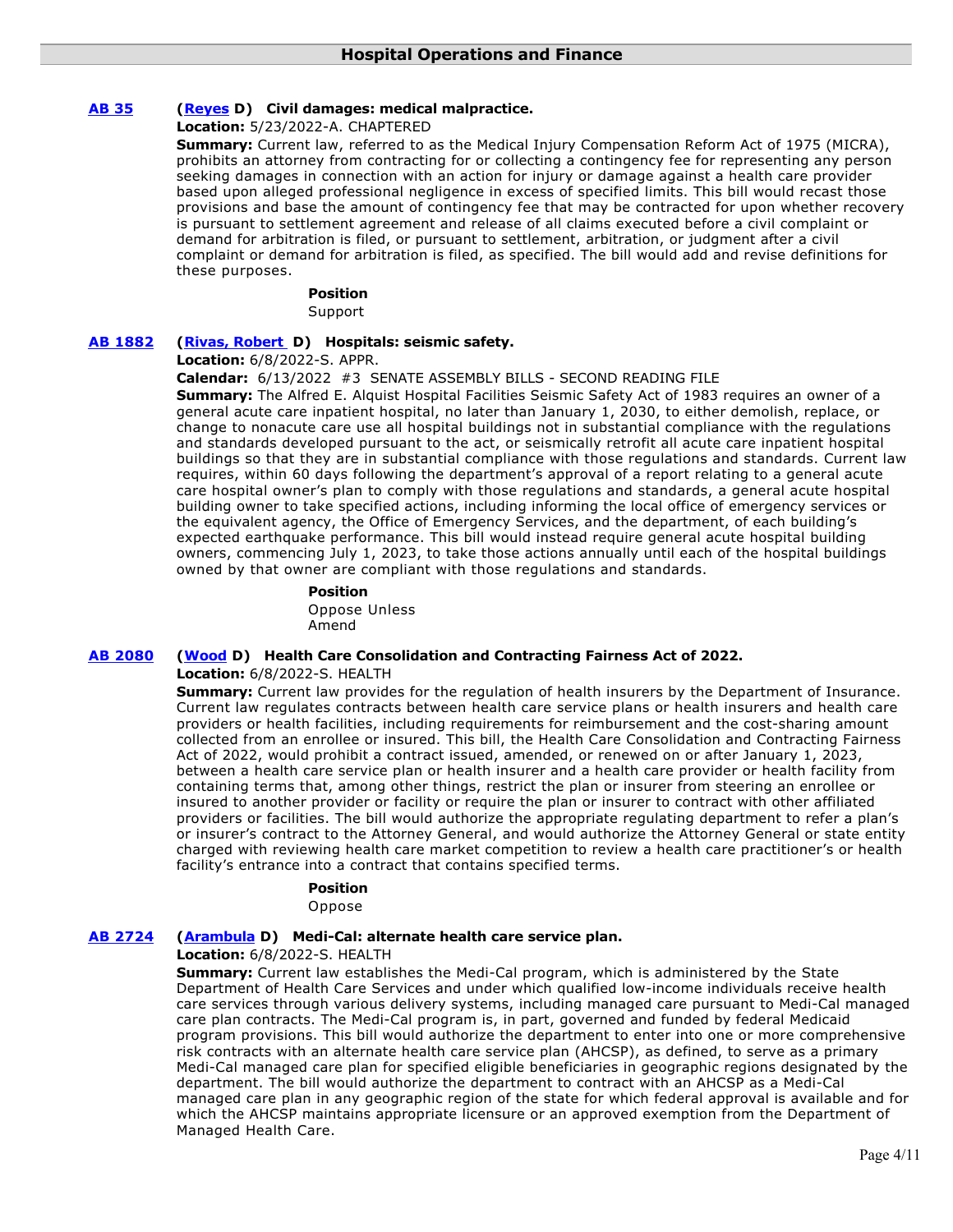# **Position**

Watch

# **[SB 371](https://ctweb.capitoltrack.com/public/publishbillinfo.aspx?bi=FKwFW94dXa0YDM7%2FpE%2Fd%2FQvILqz%2BYUfpxz%2FPoEZWfSJmws%2Fn2%2F58%2B%2BM0%2BQkCCvcS) [\(Caballero](https://sd12.senate.ca.gov/) D) Health information technology.**

**Location:** 7/14/2021-A. 2 YEAR

**Summary:** Would require any federal funds the California Health and Human Services Agency receives for health information technology and exchange to be deposited in the California Health Information Technology and Exchange Fund. The bill would authorize CHHSA to use the fund to provide grants to health care providers to implement or expand health information technology and to contract for direct data exchange technical assistance for safety net providers. The bill would require a health information organization to be connected to the California Trusted Exchange Network and to a qualified national network. The bill would also require a health care provider, health system, health care service plan, or health insurer that engages in health information exchange to comply with specified federal standards.

# **Position**

Watch

# **[SB 923](https://ctweb.capitoltrack.com/public/publishbillinfo.aspx?bi=39pazsEbiOuX5VLjSaWCmTpAMGWuE9SkxQBy5CHsmAeEKA46%2B7M3zeKfcJ1Ac4e6) [\(Wiener](http://sd11.senate.ca.gov/) D) Gender-affirming care.**

### **Location:** 5/27/2022-A. HEALTH

**Summary:** Would require a Medi-Cal managed care plan, a PACE organization, a health care service plan, or a health insurer, as specified, to require its staff to complete evidence-based cultural competency training for the purpose of providing trans-inclusive health care, as defined, for individuals who identify as transgender, gender diverse, or intersex (TGI). The bill would specify the required components of the training and would make use of any training curricula subject to approval by the respective departments. The bill would require an individual to complete a refresher course if a complaint has been filed, and a decision has been made in favor of the complainant, against that individual for not providing trans-inclusive health care, or on a more frequent basis if deemed necessary.

# **Position**

Watch

# **[SB 958](https://ctweb.capitoltrack.com/public/publishbillinfo.aspx?bi=TmxQzrW7K42F5U7topB%2Fsd6BFt9G9v5WzRLRsZkfrXtFhSBM%2BYWUSmRBcBAbfmA2) [\(Limón](http://sd19.senate.ca.gov/) D) Medication and Patient Safety Act of 2022.**

**Location:** 5/27/2022-A. HEALTH

**Summary:** Would prohibit a health care service plan or health insurer, or its designee, from requiring a vendor to dispense an infused or injected medication directly to a patient with the intent that the patient will transport the medication to a health care provider for administration. The bill would authorize a plan or insurer, or its designee, to arrange for an infused or injected medication to be administered in an enrollee's or insured's home when the treating health care provider and patient determine home administration is in the best interest of the patient. The bill would prohibit a plan or insurer, or its designee, from requiring an infused or injected medication to be supplied by a vendor specified by the plan or insurer, or its designee, as a condition of coverage, unless specified criteria are met.

# **Position**

Support

# **[SB 988](https://ctweb.capitoltrack.com/public/publishbillinfo.aspx?bi=F7CG%2BT%2BNdNyOJ507U6RjjvW7rDsASagLmcuZ64LyFVUAHXbTn9BlVmjyYTgF1QL6) [\(Hueso](http://sd40.senate.ca.gov/) D) Compassionate Access to Medical Cannabis Act or Ryan's Law.**

#### **Location:** 5/12/2022-A. HEALTH

**Calendar:** 6/14/2022 1:30 p.m. - 1021 O Street, Room 1100 ASSEMBLY HEALTH, WOOD, Chair **Summary:** Existing law authorizes the Secretary of the Department of Corrections and Rehabilitation to prescribe and amend rules and regulations for the administration of prisons. Existing law authorizes the department to provide medical care to incarcerated persons and to develop polices and regulations on visitation. Existing regulations establish the framework by which incarcerated persons in prison receive medical treatment and visitors and make personal calls.This bill, upon appropriation by the Legislature, would require the department to allow persons outside of a department facility to initiate a phone call with an incarcerated person when the person has been admitted to the hospital for a serious medical condition and to inform the department when a family member or designated person has become critically ill or dies while the incarcerated has been hospitalized. The bill would require the department to assist an incarcerated person in completing an approved visitor list, medical release of information form, medical power of attorney form, and next of kin form, and to allow the incarcerated person to update those forms within 24 hours of being hospitalized, as provided. The bill would require the department, within 24 hours of an incarcerated person being hospitalized, as specified, to inform persons covered by the medical release of information form of the incarcerated person's health status. The bill would require the department to make emergency in-person contact visits and video calls available whenever an incarcerated person is hospitalized or moved to a medical unit within the facility and the incarcerated person is in critical or more serious condition.This bill contains other related provisions and other existing laws.

#### **Position**

Watch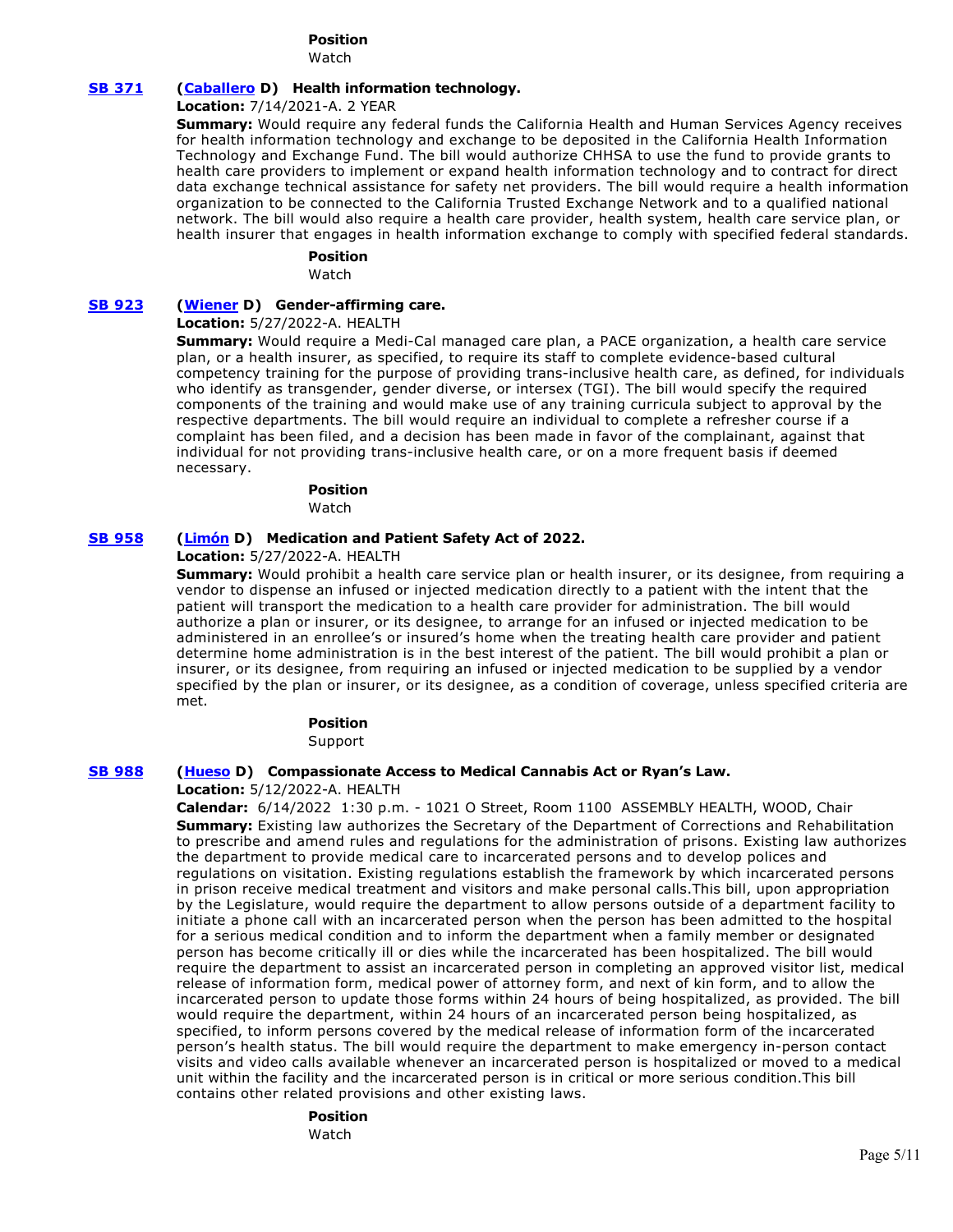# **[SB 1339](https://ctweb.capitoltrack.com/public/publishbillinfo.aspx?bi=M4%2FWAIBkDIxPIq%2B4Pg%2BH9mCLP0SUdmtN3OsXIg1YITaIdGmpiRHbPWtnSe35fDxi) [\(Pan](http://sd06.senate.ca.gov/) D) Hospitals.**

#### **Location:** 6/2/2022-A. HEALTH

**Summary:** Current law requires, by January 1, 2030, owners of all acute care inpatient hospitals to either seismically retrofit all acute care inpatient hospitals, or demolish, replace, or change to nonacute care use all hospital buildings not in substantial compliance with regulations and standards developed by the department in accordance with the act, as specified. This bill would require the Department of Health Care Access and Information to provide the Legislature with a report containing specified information that would provide, among other things, the Legislature with an assessment of projected costs to retrofit each hospital building in order to meet the 2030 seismic requirements.

#### **Position**  Support if

Amended

# **Maternal Health**

# **[AB 2176](https://ctweb.capitoltrack.com/public/publishbillinfo.aspx?bi=HR5stFFQM15tK2ecm1FQBtQ2R9yfZG%2F%2FxuYPRWUzWzI3lF7e%2FBS%2FdDYhYzD3Z1Jp) [\(Wood](https://a02.asmdc.org/) D) Live birth registration.**

**Location:** 6/9/2022-A. ENROLLMENT

**Summary:** Current law requires each live birth to be registered with the local registrar of births and deaths for the district in which the birth occurred within 10 days following the date of the event. This bill would instead require each live birth to be registered with the local registrar within 21 days following the date of the event.

#### **Position**

Support

# **[AB 2199](https://ctweb.capitoltrack.com/public/publishbillinfo.aspx?bi=B97llTW33MVSMinNtoGET%2Fw1JtFyrvCEcXQnAzzfEb%2B%2BbT%2B%2BVjbwDDHRNwo4DirP) [\(Wicks](https://a15.asmdc.org/) D) Birthing Justice for California Families Pilot Project.**

**Location:** 6/1/2022-S. HEALTH

**Calendar:** 6/15/2022 1:30 p.m. - 1021 O Street, Room 2100 SENATE HEALTH, PAN, Chair **Summary:** Would establish the Birthing Justice for California Families Pilot Project, which would include a 3-year grant program to provide grants to specified entities, including community-based doula groups, to provide full-spectrum doula care to members of communities with high rates of negative birth outcomes who are not eligible for Medi-Cal and incarcerated people. The bill would require the State Department of Public Health to take specified actions with regard to awarding grants, including awarding grants to selected entities on or before January 1, 2024. The bill would require a grant recipient to use grants funds to pay for the costs associated with providing full-spectrum doula care to eligible individuals and establishing, managing, or expanding doula services. The bill would require a grant recipient, in setting the payment rate for a doula being paid with grant funds, to comply with specified parameters, including that the payment rate not be less than the Medi-Cal reimbursement rate for doulas or the median rate paid for doula care in existing local pilot projects providing doula care in California, whichever is higher. The bill would require the department to utilize a portion of the funds allocated for administrative purposes to arrange for or provide, at no cost to the participants, training on the core competencies for doulas to people who want to become doulas, and communitybased doulas in need of additional training to maintain competence, and who are from communities experiencing the highest burden of birth disparities in the state.

**Position** 

Watch

# **Mental and Behavioral Health**

# **[AB 2242](https://ctweb.capitoltrack.com/public/publishbillinfo.aspx?bi=tW0Px2k928GoYUqUlBpNc5D%2BTT3JazR3dDOUvNpT%2FdLWNwRgq%2B%2BcTLa8ikiTOeNH) [\(Santiago](https://a53.asmdc.org/) D) Mental health services.**

**Location:** 6/8/2022-S. HEALTH

**Calendar:** 6/22/2022 1:30 p.m. - 1021 O Street, Room 1200 SENATE HEALTH, PAN, Chair **Summary:** Would, on or before July 1, 2023, require the State Department of Health Care Services to convene a stakeholder group of entities, including the County Behavioral Health Directors Association of California and the California Hospital Association, among others, to create a model care coordination plan to be followed when discharging those held under temporary holds or a conservatorship. The bill would require the model care coordination plan and process to outline who would be on the care team and how the communication would occur to coordinate care. Among other components, the bill would require the model care coordination plan to require that an individual exiting a temporary hold or a conservatorship be provided with a detailed plan that includes a scheduled first appointment with a behavioral health professional. The bill would declare the intent of the Legislature that counties and hospitals implement the care coordination plan by February 1, 2024.

#### **Position**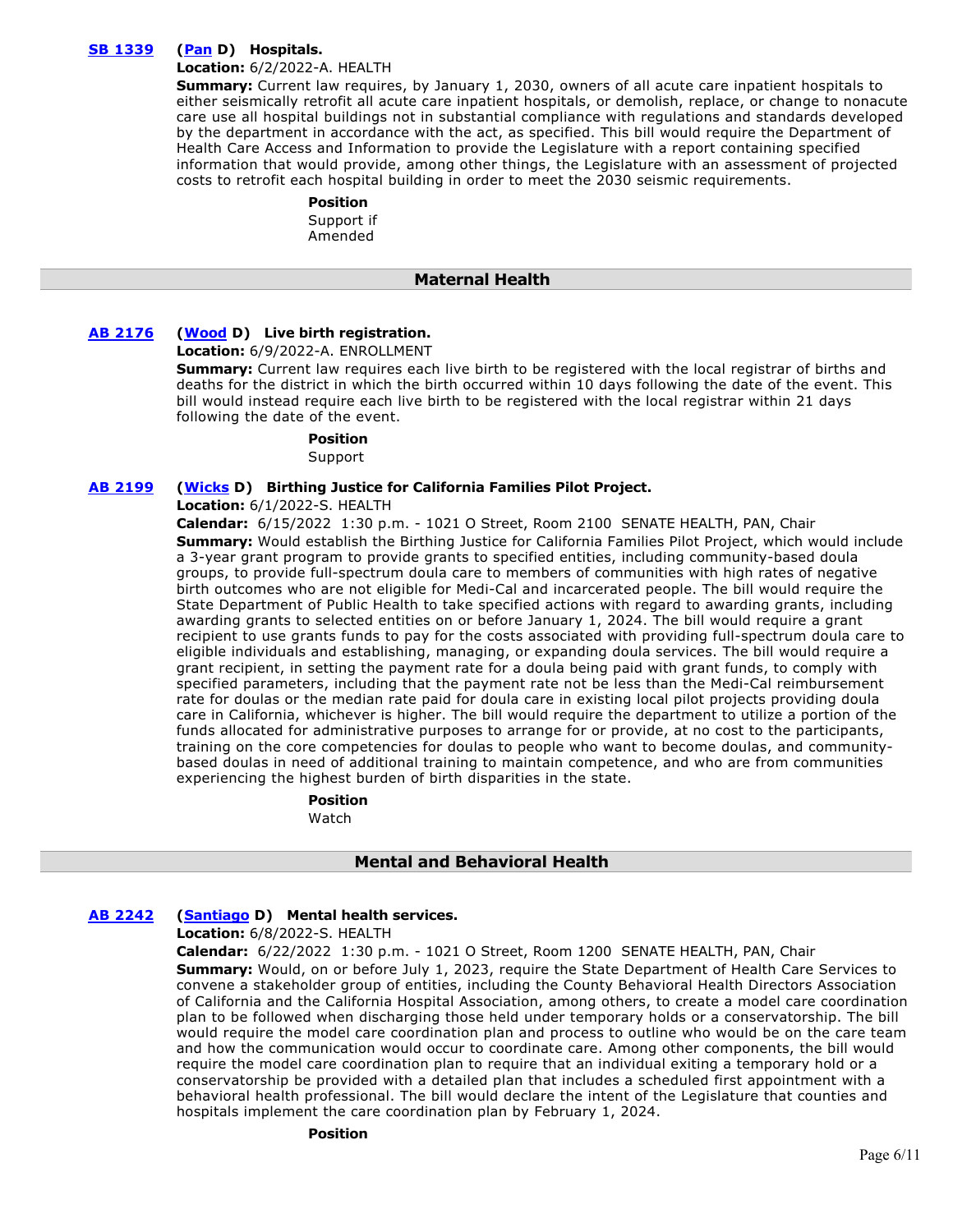Watch

# **[AB 2275](https://ctweb.capitoltrack.com/public/publishbillinfo.aspx?bi=6%2B4eC%2F2OHK4kZpkW4rQYXdsRhhq65kyQXKEeISRQgKwMRP5lhgytut8yJKWj%2Bb%2F%2B) [\(Wood](https://a02.asmdc.org/) D) Mental health: involuntary commitment.**

**Location:** 6/8/2022-S. HEALTH

**Calendar:** 6/22/2022 1:30 p.m. - 1021 O Street, Room 1200 SENATE HEALTH, PAN, Chair **Summary:** The Lanterman-Petris-Short Act provides for the involuntary commitment and treatment of persons with specified mental disorders for the protection of the persons committed. Under the act, when a person, as a result of a mental health disorder, is a danger to others, or to themselves, or gravely disabled, the person may, upon probable cause, be taken into custody and placed in a facility designated by the county and approved by the State Department of Health Care Services for up to 72 hours for evaluation and treatment. If certain conditions are met after the 72-hour detention, the act authorizes the certification of the person for a 14-day maximum period of intensive treatment and then a 30-day maximum period of intensive treatment after the 14-day period. Current law requires a certification review hearing to be held when a person is certified for a 14-day or 30-day intensive treatment detention, except as specified, and requires it to be within 4 days of the date on which the person is certified. Current law, after the involuntary detention has begun, prohibits the total period of detention, including intervening periods of voluntary treatment, from exceeding the total maximum period during which the person could have been detained, if the person had been detained continuously on an involuntary basis, from the time of initial involuntary detention. This bill would, among other things, specify that the 72-hour period of detention begins at the time when the person is first detained. The bill would, if a facility detaining a person on a 72-hour detention is not a countydesignated facility for evaluation and treatment, require the facility staff, or other person designated by the county, to take all possible steps to release the detained person or transfer them to a designated facility within 72 hours of their detention, as specified.

#### **Position**

Watch

# **[SB 929](https://ctweb.capitoltrack.com/public/publishbillinfo.aspx?bi=K1EgGJfTiuEq7osejnFiAvKE0cv5VAYh3Egp6x3ASrir6ID8%2BVA4DnZaIUHlfT%2Bp) [\(Eggman](http://sd05.senate.ca.gov/) D) Community mental health services: data collection.**

#### **Location:** 6/2/2022-A. HEALTH

**Summary:** Current law requires the State Department of Health Care Services to collect and publish annually quantitative information concerning the operation of various provisions relating to community mental health services, including the number of persons admitted for evaluation and treatment for certain periods, transferred to mental health facilities, or for whom certain conservatorships are established, as specified. Current law requires each local mental health director, and each facility providing services to persons under those provisions, to provide the department, upon its request, with any information, records, and reports that the department deems necessary for purposes of the data collection and publication. This bill would additionally require the department to report to the Legislature, on or before May 1 of each year, quantitative information relating to, among other things, the number of persons detained for 72-hour evaluation and treatment, clinical outcomes for individuals placed in each type of hold, services provided in each category, waiting periods prior to receiving an evaluation or care, demographic data of those receiving care, and an assessment of all contracted beds. The bill would specify that the information be from each county for some of those data.

# **Position**

Watch

# **[SB 965](https://ctweb.capitoltrack.com/public/publishbillinfo.aspx?bi=EcBoEmtCkfUIgWFS60%2BT2jNFPGjQW4TEFSyUZPg5nHkbDrTBqIA0Hg4CBeChnTGO) [\(Eggman](http://sd05.senate.ca.gov/) D) Conservatorships: medical record: hearsay rule.**

#### **Location:** 5/19/2022-A. JUD.

**Summary:** The Lanterman-Petris-Short Act authorizes the appointment of a conservator, in the County of Los Angeles, the County of San Diego, or the City and County of San Francisco, for a person who is incapable of caring for the person's own health and well-being due to a serious mental illness and substance use disorder. Current law establishes the hearsay rule, under which evidence of a statement is generally inadmissible if it was made other than by a witness while testifying at a hearing and is offered to prove the truth of the matter stated. Current law sets forth exceptions to the hearsay rule to permit the admission of specified kinds of evidence. Under this bill, for purposes of an expert witness in any proceeding relating to the appointment or reappointment of a conservator pursuant to the above-described provisions, the statements of specified health practitioners or a licensed clinical social worker included in the medical record would not be hearsay. The bill would authorize the court to grant a reasonable continuance if an expert witness in a proceeding relied on the medical record and the medical record has not been provided to the parties or their counsel upon request within a reasonable time before the proceeding.

#### **Position**

**Watch** 

# **[SB 1019](https://ctweb.capitoltrack.com/public/publishbillinfo.aspx?bi=CB4uoxlx3KlgPDSkItME2Mct4%2BnWQivAzuUEA%2FGtJKGOZVg9zDoiwk%2FgdZsrbHgM) [\(Gonzalez](https://sd33.senate.ca.gov/) D) Medi-Cal managed care plans: mental health benefits.**

**Location:** 6/2/2022-A. HEALTH

**Calendar:** 6/21/2022 1:30 p.m. - 1021 O Street, Room 1100 ASSEMBLY HEALTH, WOOD, Chair **Summary:** Current law requires a Medi-Cal managed care plan to provide mental health benefits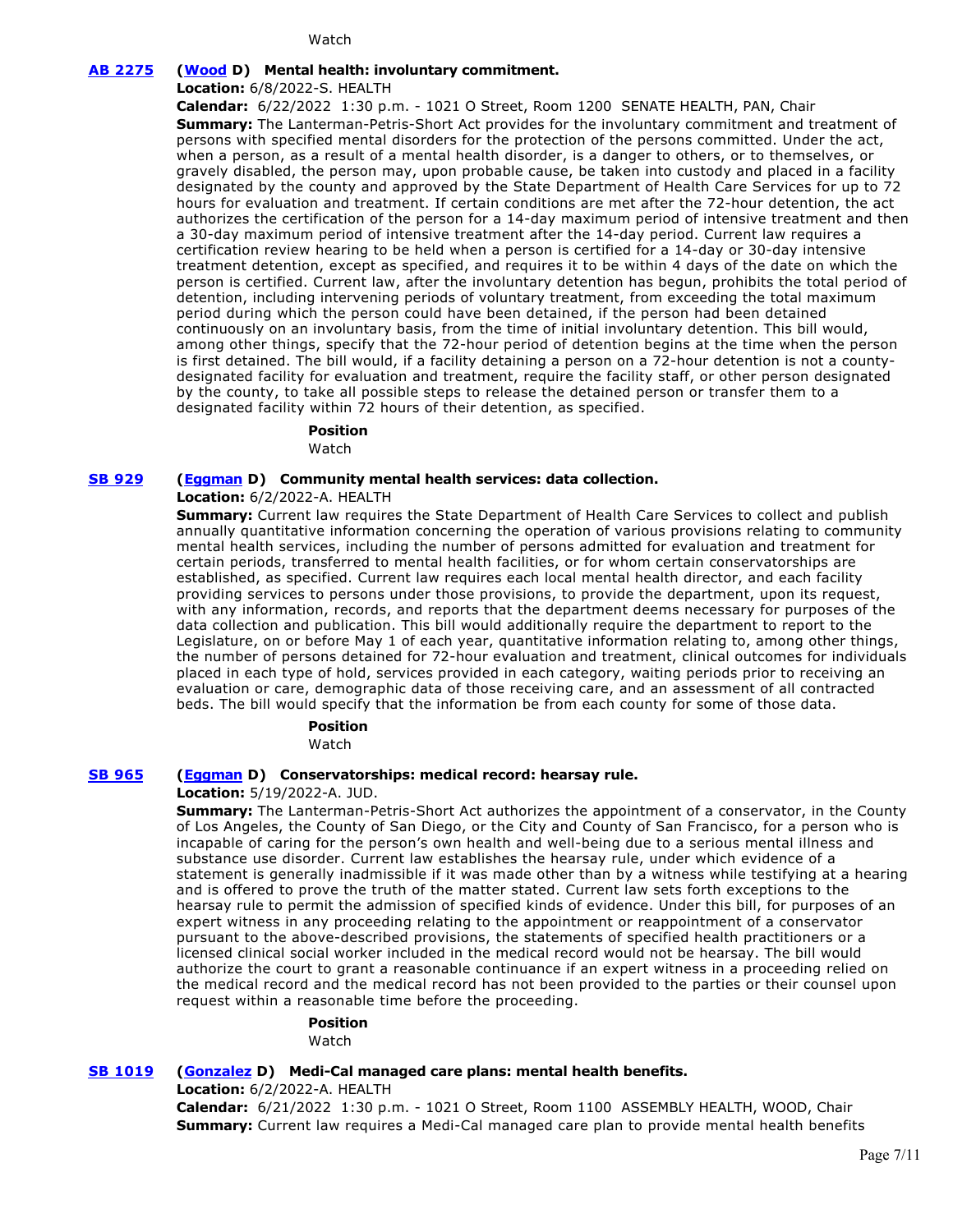covered in the state plan, excluding those benefits provided by county mental health plans under the Specialty Mental Health Services Waiver. This bill would require a Medi-Cal managed care plan to conduct annual outreach and education to its enrollees regarding the mental health benefits that are covered by the plan, and to also develop annual outreach and education to inform primary care physicians regarding those mental health benefits.

# **Position**

Support

# **[SB 1154](https://ctweb.capitoltrack.com/public/publishbillinfo.aspx?bi=SIKAOyzcp9FkyXJhcMR9GR2Egtn5F2XPT8llha1sFjI3%2Bfiu9BuGN6dHSamI%2BSLc) [\(Eggman](http://sd05.senate.ca.gov/) D) Facilities for mental health or substance use disorder crisis: database.**

**Location:** 6/2/2022-A. HEALTH

**Calendar:** 6/21/2022 1:30 p.m. - 1021 O Street, Room 1100 ASSEMBLY HEALTH, WOOD, Chair **Summary:** Would require, by January 1, 2024, the State Department of Public Health, in consultation with the State Department of Health Care Services and the State Department of Social Services, and by conferring with specified stakeholders, to develop a real-time, internet-based database to collect, aggregate, and display information about beds in inpatient psychiatric facilities, crisis stabilization units, residential community mental health facilities, and licensed residential alcoholism or drug abuse recovery or treatment facilities in order to facilitate the identification and designation of facilities for the temporary treatment of individuals in mental health or substance use disorder crisis. The bill would require the database to include a minimum of specific information, including the contact information for a facility's designated employee, and have the capacity to, among other things, enable searches to identify beds that are appropriate for the treatment of individuals in a mental health or substance use disorder crisis.

# **Position**

Watch

### **[SB 1207](https://ctweb.capitoltrack.com/public/publishbillinfo.aspx?bi=BfIx7qoFszHnGuBPvgrsCNlzVb%2FguaISm4gq8vZJ8vplHToKryThIU6CglO4oR8I) [\(Portantino](http://sd25.senate.ca.gov/) D) Health care coverage: maternal and pandemic-related mental health conditions. Location:** 5/27/2022-A. HEALTH

**Calendar:** 6/21/2022 1:30 p.m. - 1021 O Street, Room 1100 ASSEMBLY HEALTH, WOOD, Chair **Summary:** Current law requires health care service plans and health insurers to provide specified mental health and substance use disorder coverage, and requires a health care service plan contract or health insurance policy issued, amended, or renewed on or after January 1, 2021, that provides hospital, medical, or surgical coverage to provide coverage for medically necessary treatment of mental health and substance use disorders, under the same terms and conditions applied to other medical conditions, as specified. Current law requires health care service plans and health insurers, by July 1, 2019, to develop, consistent with sound clinical principles and processes, a maternal mental health program designed to promote quality and cost-effective outcomes, as specified. This bill would make findings and declarations relating to the effect of the COVID-19 pandemic on mental health in California and the importance of outreach, education, and access to quality mental health treatment. The bill would extend the deadline for establishment of the maternal mental health program to July 1, 2023.

# **Position**

Watch

# **[SB 1238](https://ctweb.capitoltrack.com/public/publishbillinfo.aspx?bi=OjZg0htuH1gY6vn7BX7VkAtMWvftGXa2GK50z6GXmrUtrSNlmId1%2BKxskLJFZ7oZ) [\(Eggman](http://sd05.senate.ca.gov/) D) Behavioral health services: existing and projected needs.**

**Location:** 6/2/2022-A. HEALTH

**Calendar:** 6/21/2022 1:30 p.m. - 1021 O Street, Room 1100 ASSEMBLY HEALTH, WOOD, Chair **Summary:** Current law authorizes the State Department of Health Care Services to award competitive grants to expand the community continuum of behavioral health treatment resources. This bill would require the department, commencing January 1, 2024, and at least every 5 years thereafter, to conduct a review of, and produce a report regarding, the current and projected behavioral health care infrastructure and service needs in each region of the state. The bill would require the department to consult with the council of governments, cities, counties, and cities and counties regarding the assumptions and methodology to be used by the department, and would require local governments to provide specified data for the region. The bill would require the department to share this data and its report with the Mental Health Services Oversight and Accountability Commission.

> **Position**  Watch

> > **Social Determinants of Health**

# **[AB 2360](https://ctweb.capitoltrack.com/public/publishbillinfo.aspx?bi=S4o5WDo9%2B9AfENOBq%2BBIePxxgnNqMH86Fznz%2F0bytCshN%2BV4xg6B4KMdUbdPaY%2B9) [\(Arambula](https://a31.asmdc.org/) D) Emergency response advisory working group.**

**Location:** 6/1/2022-S. HEALTH

**Calendar:** 6/15/2022 1:30 p.m. - 1021 O Street, Room 2100 SENATE HEALTH, PAN, Chair **Summary:** Would, subject to an appropriation of funds, require the Office of Health Equity to convene an advisory working group, consisting of specified stakeholders, to develop tools and protocols for the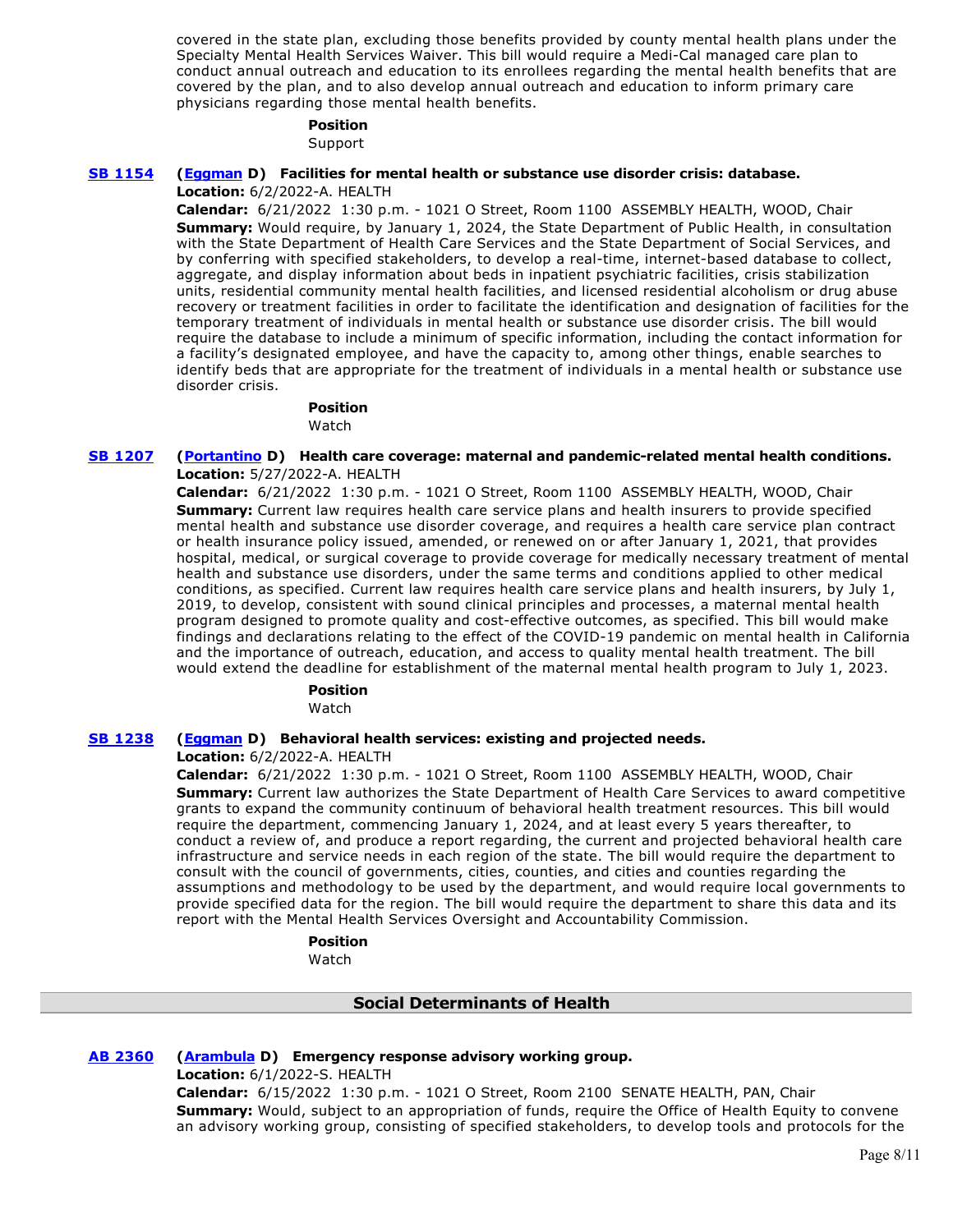future allocation of funds to reduce racial disparities in recovery, response, and repair efforts following state and local emergencies. Additionally, the bill would require the advisory working group to submit a report with its findings and recommendations to the Legislature on or before January 1, 2025, and make that report available to the public by posting it on the State Department of Public Health's internet website. The bill would require the advisory working group in preparing the report to evaluate the unmet needs among various communities during the COVID-19 pandemic and with respect to up to five other recent emergency funding allocations stratified by local health jurisdiction, county, and Senate and Assembly legislative district. These provisions would be repealed on January 1, 2029.

#### **Position**

Support

#### **[AB 2420](https://ctweb.capitoltrack.com/public/publishbillinfo.aspx?bi=oICQ%2FFgYItZLolaL2dRDXnfClKQLofva2wZPE9pvuqaKp6tjCi9Mk3wWwr3hpRlR) [\(Arambula](https://a31.asmdc.org/) D) Perinatal and infant children health: extreme heat.**

**Location:** 6/8/2022-S. APPR.

**Calendar:** 6/20/2022 10 a.m. - 1021 O Street, Room 2200 SENATE APPROPRIATIONS, PORTANTINO, Chair

**Summary:** Would, subject to an appropriation of funds by the Legislature in the annual Budget Act or another statute for this purpose, require the Department of Public Health, in consultation with subject matter experts, to review available literature on adverse effects of extreme heat on perinatal health, develop guidance for safe conditions and health considerations for pregnant individuals and infant children, and provide guidance to the Legislature by submitting a report that includes legislative or policy recommendations on best practices for connecting perinatal patients with the appropriate health and well-being information relating to extreme heat.

> **Position**  Watch

#### **[AB 2483](https://ctweb.capitoltrack.com/public/publishbillinfo.aspx?bi=D8ALISlvGWriTRFrh2c7xhf%2FvkYFV1T4CcvaFlaTPiwF%2Bwy2I%2FveD5vs1jcbsWSA) [\(Maienschein](https://a77.asmdc.org/) D) Housing for individuals experiencing homelessness.**

**Location:** 6/1/2022-S. HOUSING

**Calendar:** 6/13/2022 Upon adjournment of Session - 1021 O Street, Room 2100 SENATE HOUSING, WIENER, Chair

**Summary:** Would require the Department of Housing and Community Development, by December 31, 2023, to award incentives, as specified, to Multifamily Housing Program project applicants that agree to set aside at least 25% of the project's units for individuals that are either experiencing homelessness or eligible to receive specified services, including, among others, those received under the Program of All-Inclusive Care for the Elderly. The bill would also require the department to partner with the State Department of Health Care Services to determine the most effective way to align qualifying services in housing projects funded by the Multifamily Housing Program. The bill would require the department to assess tenant outcomes and engage with an evaluator to identify specified information with respect to projects receiving incentives under these provisions, including the number and demographics, including age, race, or ethnicity, and presubsidy housing status, of people being served.

# **Position**

Watch

### **[AB 2547](https://ctweb.capitoltrack.com/public/publishbillinfo.aspx?bi=%2BjqqYL0OiE%2FqHw9kLLjN53sVEgSzZEvrL%2ByB76wKjEDNYCApYjFKWscJ5Be%2B7Tb9) [\(Nazarian](https://a46.asmdc.org/) D) Housing Stabilization to Prevent and End Homelessness Among Older Adults and People with Disabilities Act.**

#### **Location:** 6/1/2022-S. HUM. S.

**Calendar:** 6/13/2022 3 p.m. or upon adjournment of Session - 1021 O Street, Room 2200 SENATE HUMAN SERVICES, HURTADO, Chair

**Summary:** Would, upon appropriation by the Legislature, require the California Department of Aging, on or before January 1, 2024, to create and administer the Housing Stabilization to Prevent and End Homelessness Among Older Adults and People with Disabilities Program. The bill would require the department, in administering the program, to offer competitive grants to nonprofit community-based organizations, continuums of care, and public housing authorities to administer a housing subsidy program for older adults and persons with a disability that are experiencing homelessness or at risk of homelessness, as those terms are as defined. The bill would require the department, in establishing program guidelines, to prioritize communities where renters face high rates of poverty, as specified, displacement, gentrification, and homelessness.

#### **Position**

Support

#### **[AB 2548](https://ctweb.capitoltrack.com/public/publishbillinfo.aspx?bi=iMkIjM9XyZD32%2Fj6x%2BOY1WYrdSxHgUdGs5rif9yCx5R0v8NV34fz4PwFaHvRMvsx) [\(Nazarian](https://a46.asmdc.org/) D) Healthier Homes - Age in Place Nursing Program.**

**Location:** 6/8/2022-S. HUM. S.

**Summary:** Current law permits age restrictions in connection with housing and defines senior citizen housing developments for these purposes as a residential development for senior citizens that has at least 35 dwelling units. This bill would require the California Department of Aging to establish and administer a 3-year Healthier Homes - Age in Place Nursing Pilot Program in the Counties of Contra Costa, Fresno, Orange, Riverside, Sacramento, San Diego, Shasta, and Sonoma. The program would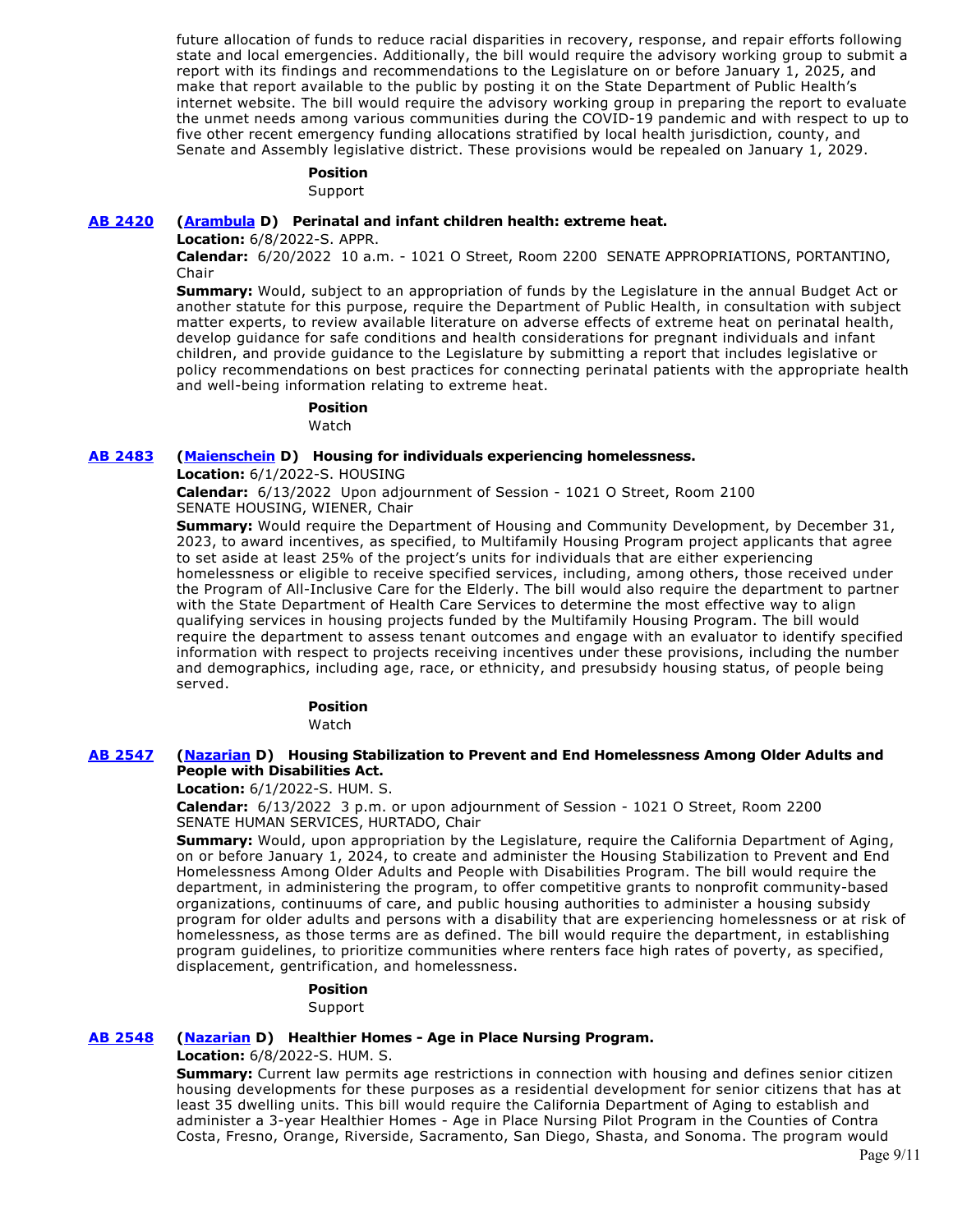provide grant funds to qualified nonprofit organizations that specialize in resident services for the purposes of hiring one full-time registered nurse and one full-time community health worker to work at 3 senior citizen housing developments in each county to provide health education, navigation, coaching, and care to residents. The bill would require the department to submit a report to specified legislative committees and state agencies at the completion of the program or before January 1, 2028, whichever is later, and would repeal the program as of January 1, 2029.

# **Position**

Support

# **[AB 2553](https://ctweb.capitoltrack.com/public/publishbillinfo.aspx?bi=JmcoXzoeJiXFLcZch5yigde%2Bcyy4elaRAQx8ZwBkxckV2qJ3VW3vVbh7hYI6INbe) [\(Grayson](https://a14.asmdc.org/) D) Human trafficking Act: California Multidisciplinary Alliance to Stop Trafficking (California MAST).**

**Location:** 6/8/2022-S. PUB. S.

**Calendar:** 6/28/2022 9:30 a.m. - State Capitol, Room 112 SENATE PUBLIC SAFETY, BRADFORD, Chair **Summary:** Would, upon appropriation by the Legislature, establish the California Multidisciplinary Alliance to Stop Trafficking Act (California MAST) to review collaborative models between governmental and nongovernmental organizations for protecting victims and survivors of trafficking, among other related duties. The task force would be comprised of specified state officials or their designees and specified individuals who have expertise in human trafficking or providing services to victims of human trafficking, as specified. The bill would require the task force to hold its first meeting no later than July 1, 2023, and would require the task force to meet at least 4 times. The bill would require the task force to report its findings and recommendations to the Office of Emergency Services, the Governor, the Attorney General, and the Legislature by January 1, 2025. The bill would make related findings and declarations.

#### **Position**

Watch

#### **[AB 2724](https://ctweb.capitoltrack.com/public/publishbillinfo.aspx?bi=87zZT%2BgcOhFNBkX00iCCDlRJesDpMdThi05DVxph1WMjt4wiQHTVchVtgdOI00s5) [\(Arambula](https://a31.asmdc.org/) D) Medi-Cal: alternate health care service plan.**

**Location:** 6/8/2022-S. HEALTH

**Summary:** Current law establishes the Medi-Cal program, which is administered by the State Department of Health Care Services and under which qualified low-income individuals receive health care services through various delivery systems, including managed care pursuant to Medi-Cal managed care plan contracts. The Medi-Cal program is, in part, governed and funded by federal Medicaid program provisions. This bill would authorize the department to enter into one or more comprehensive risk contracts with an alternate health care service plan (AHCSP), as defined, to serve as a primary Medi-Cal managed care plan for specified eligible beneficiaries in geographic regions designated by the department. The bill would authorize the department to contract with an AHCSP as a Medi-Cal managed care plan in any geographic region of the state for which federal approval is available and for which the AHCSP maintains appropriate licensure or an approved exemption from the Department of Managed Health Care.

#### **Position**

Watch

# **[SB 17](https://ctweb.capitoltrack.com/public/publishbillinfo.aspx?bi=dBaE3CGJpiGexGpCGI9ZA9mGDSu3R3h8gdgNi5yyapMHbWZPikU1e7jTWnNDjpL9) [\(Pan](http://sd06.senate.ca.gov/) D) Office of Racial Equity.**

**Location:** 8/27/2021-A. 2 YEAR

**Summary:** Would, until January 1, 2029, would establish in state government an Office of Racial Equity, an independent public entity not affiliated with an agency or department, governed by a Racial Equity Advisory and Accountability Council. The bill would authorize the council to hire an executive director to organize, administer, and manage the operations of the office. The bill would task the office with coordinating, analyzing, developing, evaluating, and recommending strategies for advancing racial equity across state agencies, departments, and the office of the Governor. The bill would require the office, in consultation with state agencies, departments, and public stakeholders, as appropriate, to develop a statewide Racial Equity Framework that includes a strategic plan with policy and inclusive practice recommendations, guidelines, goals, and benchmarks to reduce racial inequities, promote racial equity, and address individual, institutional, and structural racism.

> **Position**  Support

# **[SB 907](https://ctweb.capitoltrack.com/public/publishbillinfo.aspx?bi=nIx6X2crzmFr0TWxcYW%2B9kpY%2B5Vcf%2FQzpoT2zOu%2Bk6kh9IF0klsUId4YkFjXzovS) [\(Pan](http://sd06.senate.ca.gov/) D) Electronic benefits transfer systems: farmers' markets.**

**Location:** 6/2/2022-A. HUM. S.

**Calendar:** 6/14/2022 1:30 p.m. - State Capitol, Room 437 ASSEMBLY HUMAN SERVICES, CALDERON, Chair

**Summary:** Would establish the Local, Equitable Access to Food (LEAF) Program and would require, upon an appropriation by the Legislature for these purposes, the Department of Food and Agriculture, with support from the State Department of Social Services, to establish a noncompetitive grant program designed to expand the use of EBT acceptance systems at California certified farmers' markets and tribe-operated farmers' markets on Indian reservations. The bill would, as part of that grant program, require grants to be provided to certified farmers' market operators or farmers'